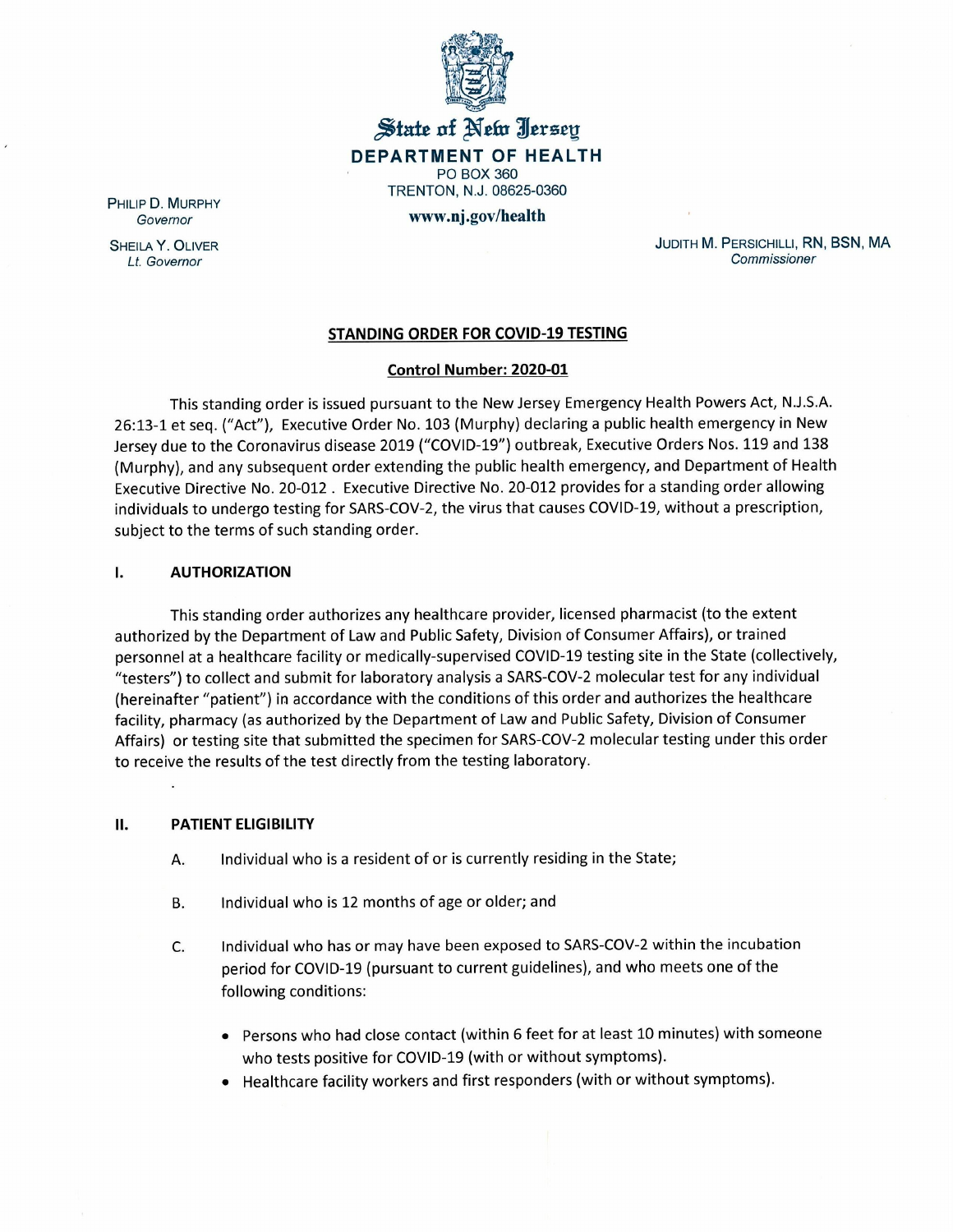- Residents and workers in congregate living settings, including but not limited to jails, prisons, group homes and homeless shelters (with or without symptoms).
- Persons with symptoms of COVID-19 infection, including fever, cough, shortness of breath, chills, muscle pain, recent loss of taste or smell, vomiting or diarrhea and/or sore throat.
- Populations identified by the Department of Health for surveillance purposes at the discretion of the Department.
- Persons without symptoms of COVID-19 infection who are prioritized by health departments or clinicians, for any reason. This would include but is not limited to those experiencing homelessness, seasonal farm workers, or other individuals for whom a medical provider has not prescribed a COVID-19 test.

### **III. INFORMATION**

- A. Prior to collecting the specimen from the patient, the tester shall provide information to the patient receiving the testing, which shall include but is not limited to the following:
	- 1. Information on how and when to obtain test results;
	- 2. Information for contacting the local health official within the jurisdiction where the individual resides;
	- 3. Information on next steps for the individual to take, including:
		- a. Information on obtaining follow-up medical care or to address questions about a diagnosis if the patient tests positive for COVID-19;
		- b. Information about actions to be taken in accordance with guidance as issued and/or amended by the Centers for Disease Control and Prevention ("CDC") and/or the New Jersey Department of Health.<sup>ii</sup>

## IV. **SPECIMEN COLLECTION, TESTING AND TEST RESULTS**

- A. Testers may collect a specimen for a SARS-COV-2 molecular test approved by the U.S. Food and Drug Administration ("FDA"), authorized by the FDA through an Emergency Use Authorization or approved by the New Jersey Clinical Laboratory Improvement Services as permitted by the FDA.<sup>iii</sup>
- B. Preparation to collect a specimen:
	- 1. Ensure correct testing materials according to manufacturer instructions and/or the laboratory who will be performing the test.
	- 2. Ensure appropriate personal protective equipment for tester to administer the test, such as gloves, gowns, N95 or higher respirator (or surgical mask should a respirator not be available) and eye protection (goggles or face shield).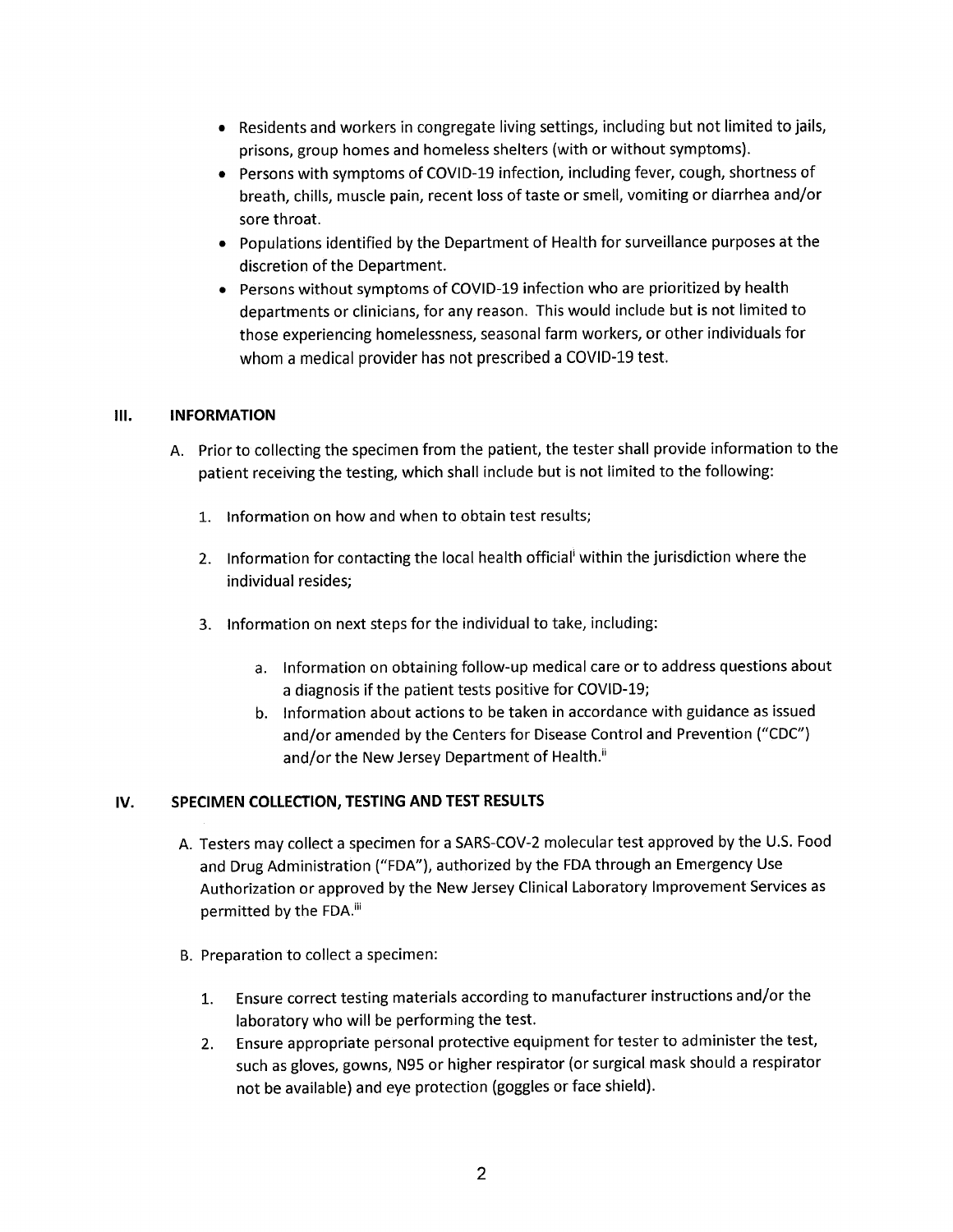- C. Instruction to collect a specimen:
	- 1. By licensed healthcare provider, licensed pharmacist (as authorized by the Department of Law and Public Safety, Division of Consumer Affairs) or trained, supervised personnel.
	- 2. Follow manufacturer-specific and/or laboratory-specific instructions for specimen collection.
	- 3. Follow CDCguidelines for Collecting, Handling, and Testing Clinical Specimens for Persons for Coronavirus Disease 2019, as amended and supplemented.<sup>iv</sup>
- D. The laboratory conducting a SARS-COV-2 molecular test on a specimen collected under this standing order shall report the test results to the healthcare facility, pharmacy (as authorized by the Department of law and Public Safety, Division of Consumer Affairs) or testing site that collected the patient's specimen.

#### **V. FOllOW-UP**

- A. Test results must be reported to the individual by a representative of the testing location as soon as possible but no later than 2 days after the testing location's receipt of the test result. A positive result requires self-isolation per New Jersey Department of Health or local health department recommendations.
- B. Positive and negative results must be reported by the laboratory processing the test results via the New Jersey Department of Health's Communicable Disease Reporting and Surveillance System or other methods prescribed by the New Jersey Department of Health.<sup>v</sup> N.JAC. 8:57.

#### **VI. TERM**

This standing order shall take effect immediately. This standing order shall remain in force and effect for the duration of the public health emergency unless otherwise modified, supplemented and/or rescinded.

New Jersey Department of Health Issuing Official

*~~~p*

Andrew L. Falzon, M.D. License Number: 25MA07270200 NPI: 1689186579

Date: May 12, 2020

Effective Date: May 12, 2020

Expiration Date: For the duration of the public health emergency originally declared under EO 103